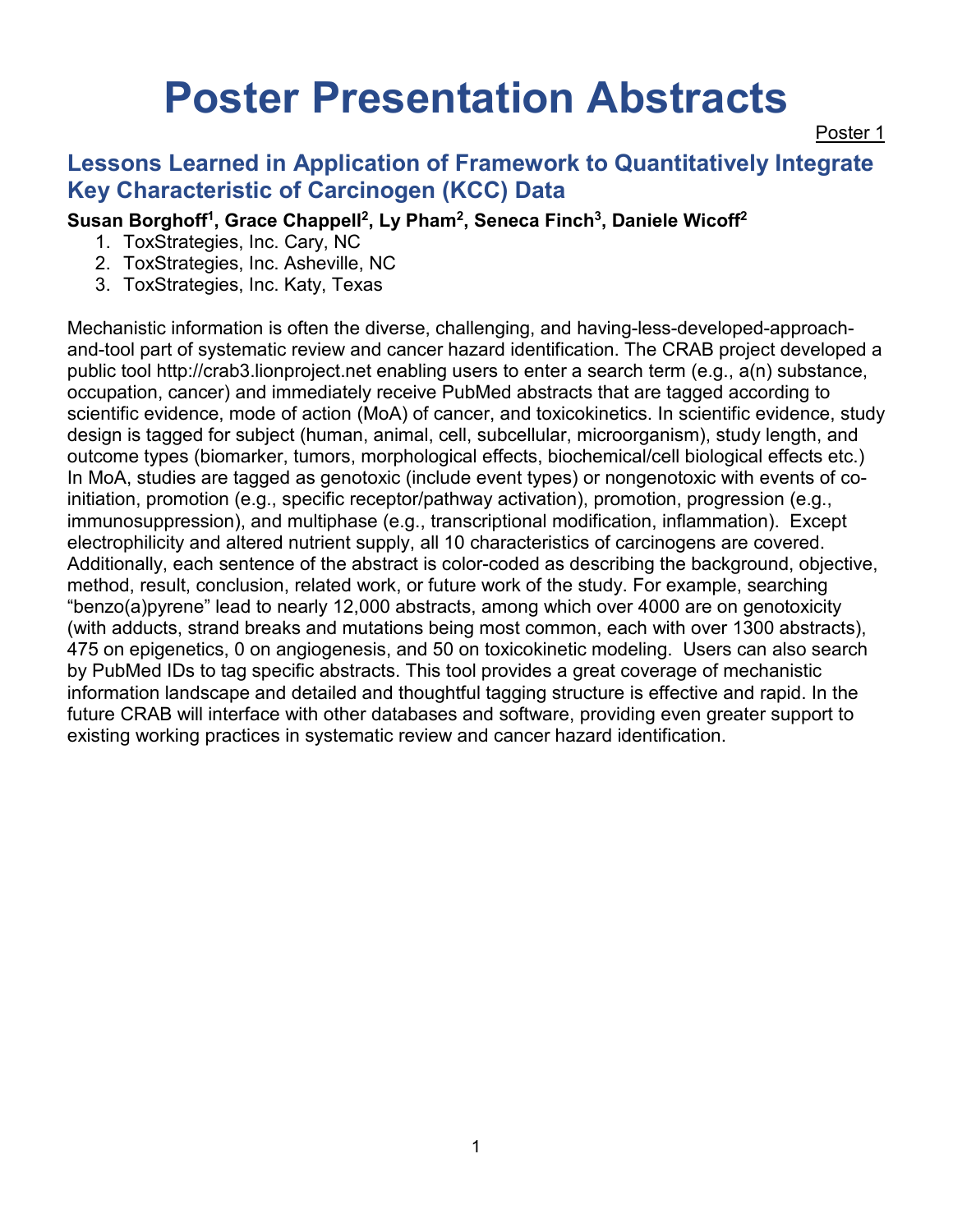# **Biologically-based Bayesian Networks Applied to Chemical Carcinogenesis**

#### **Alexandre Borrel1, Arnav Subramanya2, Nicole Kleinstreuer1,3**

- 1. NIEHS/DIR/BCBB
- 2. University of North Carolina at Chapel Hill, Chapel Hill, NC
- 3. NIEHS/DNTP/NICEATM, RTP, NC

Bayesian Networks (BN) provide a probabilistic means to predict an outcome based on known data. This approach can be applied to predicting in vivo effects based on responses to high throughput screening (HTS) in vitro tests such as those from the Tox21/ToxCast programs, which screen thousands of chemicals across hundreds of assays. Here we provide an updated mapping of the Tox21/ToxCast assays to cancer hallmarks, i.e. ten biological attributes common to tumor development, using gene and pathways databases: the Gene Ontology (GO) and the Kyoto Encyclopedia of Genes and Genomes (KEGG). More than 1,000 genes were mapped to cancer hallmarks and were related to at least one in vitro assay. For every chemical tested in the Tox21/ToxCast programs a hallmarks score (HMscore) was computed related to their positive responses on the set of hallmark-mapped assays. From the U.S. EPA's ToxRefDB, a database of guideline animal studies, we developed a cancer score (Cancerscore) from a range of in vivo endpoints (pathology proliferative, neoplastic lesion and no response) in two animal models (rat and mouse). More than 400 chemicals were found with a Cancerscore and HMscores that were used to develop a BN predictive model for a chemical's carcinogenicity. The best model had more 82% predictive accuracy with a very high negative predictivity rate, predicting 94% of noncarcinogenic compounds. This work supports the idea that it is possible to correlate the in vitro bioactivity response patterns of certain chemicals and their carcinogenic potential in vivo using mechanistically-informed in silico approaches.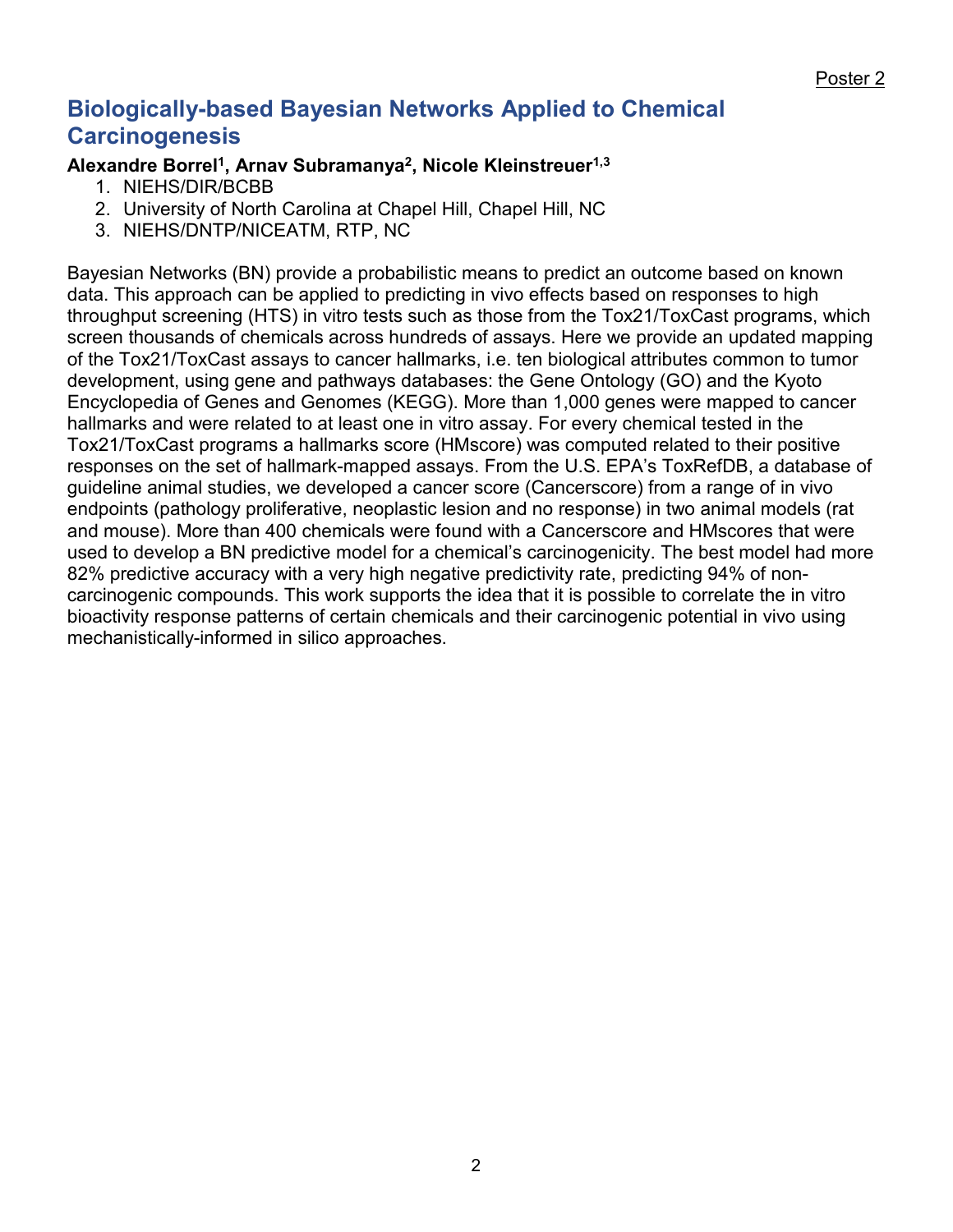## **Semi-automated Systematic Review to Map Assays and Biomarkers to Hallmarks of Cancer and Key Characteristics of Carcinogens**

**Alexandre Borrel1, Amy Wang 2, Laura Handler3, Nicole Kleinstreuer1,4**

- 1. NIEHS/DIR/BCBB
- 2. NIEHS/DNTP/RoC, RTP, NC
- 3. ILS, RTP, NC
- 4. NIEHS/DNTP/NICEATM, RTP, NC

In support of the NTP's Strategic Health Effects Innovation on Carcinogenicity Testing for the 21<sup>st</sup> Century, a semi-automated systematic review of the literature is underway to identify novel assays and biomarkers that map to the hallmarks of cancer and the key characteristics of carcinogens. The overarching goals of this effort include informing new testing strategies, refining frameworks to incorporate mechanistic data in cancer hazard identification and risk assessment, and developing effective screening tools to detect the carcinogenic potential of environmental chemicals and mixtures. To identify the most relevant cutting-edge technologies (and those that are still in widespread use), only publications from the past ten years were included. Search strings for hallmarks, key characteristics, assays, and biomarkers were developed specifically for PubMed and Scopus. Our systematic literature search initially yielded ~57,000 unique publications published between Nov 2010 and Nov 2018. All references were uploaded onto sysrev website (https://sysrev.com/), a collaborative data extraction platform with machine learning to facilitate title and abstract screening as well as tagging (e.g., hallmarks, key characteristics, test system, etc.). Each reference is screened by at least two experts with cancer knowledge, with the additional option to annotate/tag each abstract. The sysrev platform also automatically tracks MeSH terms. Overall, these metadata tags allow for grouping references via species, technologies, pathways, and keywords. At this stage, several thousand publications have been screened, informing and improving inclusion models and providing an initial literature database that can be investigated.

Please join our reviewer team via the sysrev platform, project "*Hallmark and key characteristics mapping*": [https://sysrev.com/p/3588.](https://sysrev.com/p/3588)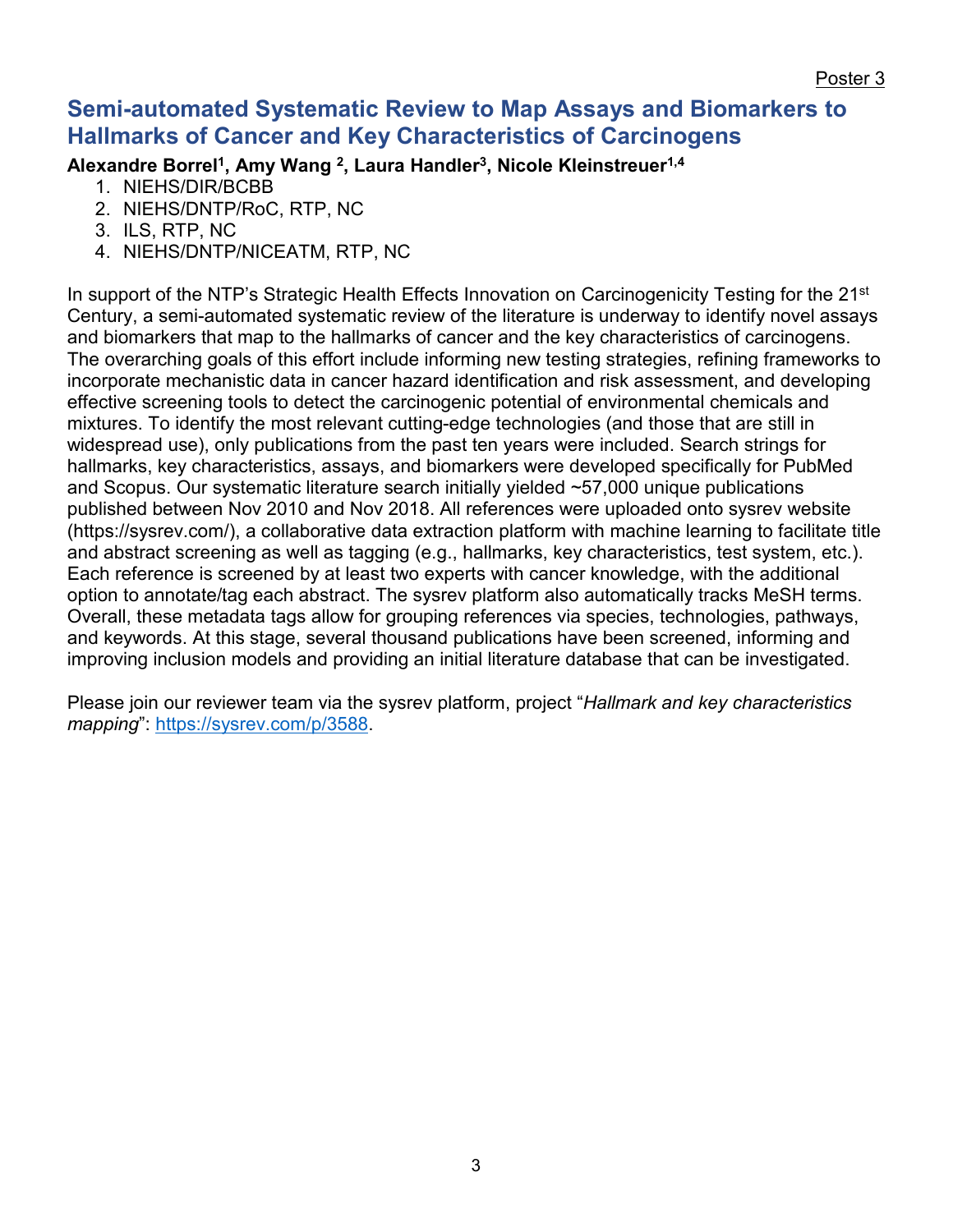# **Targeted Expression Profiling Identifies Mechanisms of Mammary Toxicants**

## Vanessa Y. De La Rosa<sup>1,2</sup>, Erik Lehnert<sup>3</sup>, Marko Milanovic<sup>3</sup>, Chris Vulpe<sup>4</sup>, Ruthann A. Rudel<sup>1</sup>

- 1. Silent Spring Institute, Newton, MA, USA
- 2. Social Science Environmental Health Research Institute, Northeastern University, Boston, MA
- 3. Seven Bridges Genomics, Cambridge, MA
- 4. Center for Environmental and Human Toxicology, University of Florida, Gainesville, FL

Over 200 chemicals have been associated with altered mammary gland development and cancer, yet the molecular mechanisms by which this diverse set of chemicals affects the breast remain poorly understood. We investigated gene expression profiles of eight suspected mammary toxicants using the TempO-Seq platform and a targeted gene expression panel, Breast Carcinogen Screen (BCScreen). The BCScreen panel has 500 genes and includes at least 30 genes strongly associated with each of 14 biological processes relevant to breast cancer and mammary gland development. We compared gene expression profiles in MCF-7 cells treated with four concentrations (1 nM to 10 uM) of PFOA, PFHXA, PFNA, genistein, 1,4 benzoquinone (BQ, a genotoxic metabolite of benzene), BPA, butyl benzyl phthalate (BBP), or tamoxifen (Tam) for 24hrs. We identified expression patterns activated by mammary toxicants with known ER agonist activity and suppressed by mammary toxicants with antagonist or no known direct ER activity. The known weak estrogens genistein, BPA, and BBP had similar gene expression profiles and were enriched for genes associated with cell cycle and DNA repair, particularly at high doses. Notably, PFOA, Tam, and BQ had greater gene expression changes at lowest (1nM) vs higher doses and were enriched for genes associated with cell cycle. PFOA profiles were enriched for several transcription factors including, E2F1 and E2F4, which regulate cell cycle genes and important processes in mammary development and tumor progression. Utilizing the BCScreen gene panel we have identified mechanistic targets relevant to breast cancer and perturbed by mammary toxicants.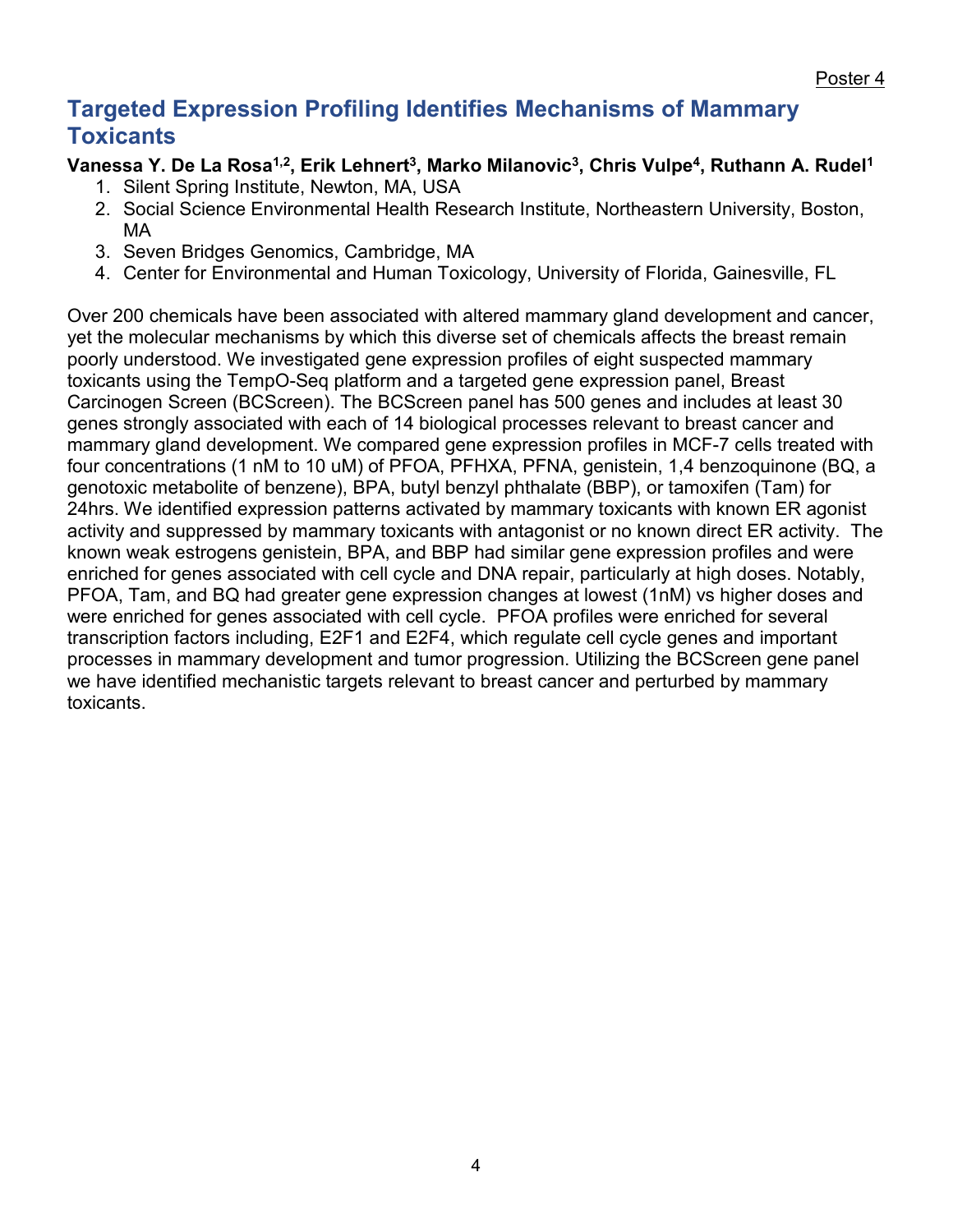# **Systematically Evaluating and Integrating Evidence on Cancer in National Ambient Air Quality Standards (NAAQS) Reviews**

Julie E. Goodman<sup>1</sup>, Giffe Johnson<sup>2</sup>, Robyn L. Prueitt<sup>1</sup>, Kirsten Zu<sup>1</sup>

- 1. Gradient
- 2. NCASI

As part of the review process for National Ambient Air Quality Standards (NAAQS), the United States Environmental Protection Agency (EPA) assesses causal relationships between air pollutant exposures and health effects, including cancer, using a framework it developed specifically for this purpose. Here, we discuss how this framework could be improved by adding detailed methods for integrating studies in a way that fully and systematically considers individual study quality and relevance, and the coherence of results across studies within and across scientific disciplines. For example, the framework should include not just a list of study quality aspects for evaluating human and animal studies, but also aspects for evaluating in vitro studies, and it should specify the criteria that must be met to demonstrate that an aspect has been fully addressed. In addition, these aspects should be considered in a transparent and systematic fashion for each individual study, with the quality evaluations forming the basis for weighing evidence as it is integrated within and across disciplines, and ultimately for conclusions regarding causality. We will also specifically address the human relevance of mechanistic evidence, with a particular focus on studies that evaluate upstream events vs. apical effects, and how informative they are for interpreting the results of epidemiology and toxicity studies. Incorporating the suggestions discussed here will make NAAQS causality assessments more transparent and reflective of the weight of scientific evidence, and will allow for scientifically defensible decisionmaking.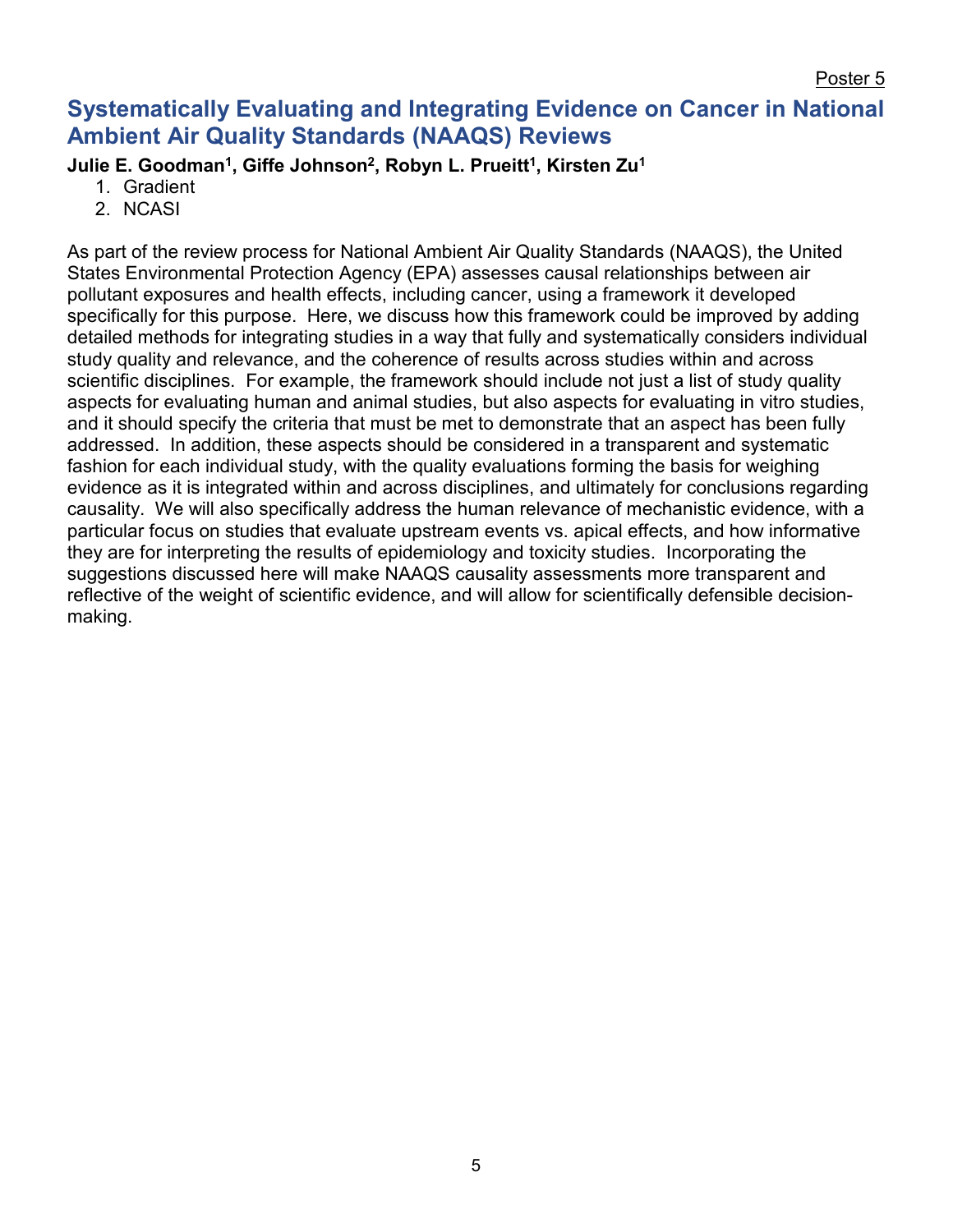## **Adverse Outcome Pathways for Ionizing Radiation and for In Utero Estrogens Leading to Breast Cancer Highlight Characteristics of Breast Carcinogens**

#### **Jessica Helm1, Andrea Hindman1,2, Ruthann A. Rudel1**

- 1. Silent Spring Institute, Newton, MA
- 2. Social Science Environmental Health Research Institute, Northeastern University, Boston, MA

Knowledge about established breast carcinogens can support improved 21<sup>st</sup> century toxicological testing by identifying key mechanistic events. To clarify mechanisms, we developed adverse outcome pathways for two well-established breast carcinogens: ionizing radiation and the hormone diethylstilbestrol (DES). The AOP for ionizing radiation includes these elements: ionizing radiation (stressor) increases production of reactive oxygen and nitrogen species (RONS, MIE1), and directly and indirectly causes DNA damage (MIE2). DNA damage leads to mutations (KE1) and proliferation (KE2), leading to increased breast cancer. RONS also increases inflammation (KE3), which contributes to direct and indirect effects (effects in cells not directly reached by IR) via positive feedback to RONS (MIE1) and separately increases breast cancer through increased proliferation of cells (KE2) and increased tumor growth and invasion (AO). Estrogen and progesterone also influence the risk of breast cancer from ionizing radiation. For DES, the AOP links gestational estrogen exposure (MIE) to transcriptional activity that promotes altered signaling between the epithelial and stromal tissue compartments leading to disrupted development, including altered tensional homeostasis and tissue architecture, inflammation, and altered cellular differentiation. These key events (KEs) lead to several adverse outcomes at the tissue- and organlevel, including altered density, structure and hormone sensitivity along with hyperplasia. Epigenetic alterations are a cellular-level AO that propagate gestational EDC exposure to later-life risk through cellular memory that directs ER-mediated gene expression and altered mammary development. Risk of breast cancer follows from these AOs. Dose-response, developmental timing of exposure, and generalizability to mechanistically similar stressors are discussed in both AOPs.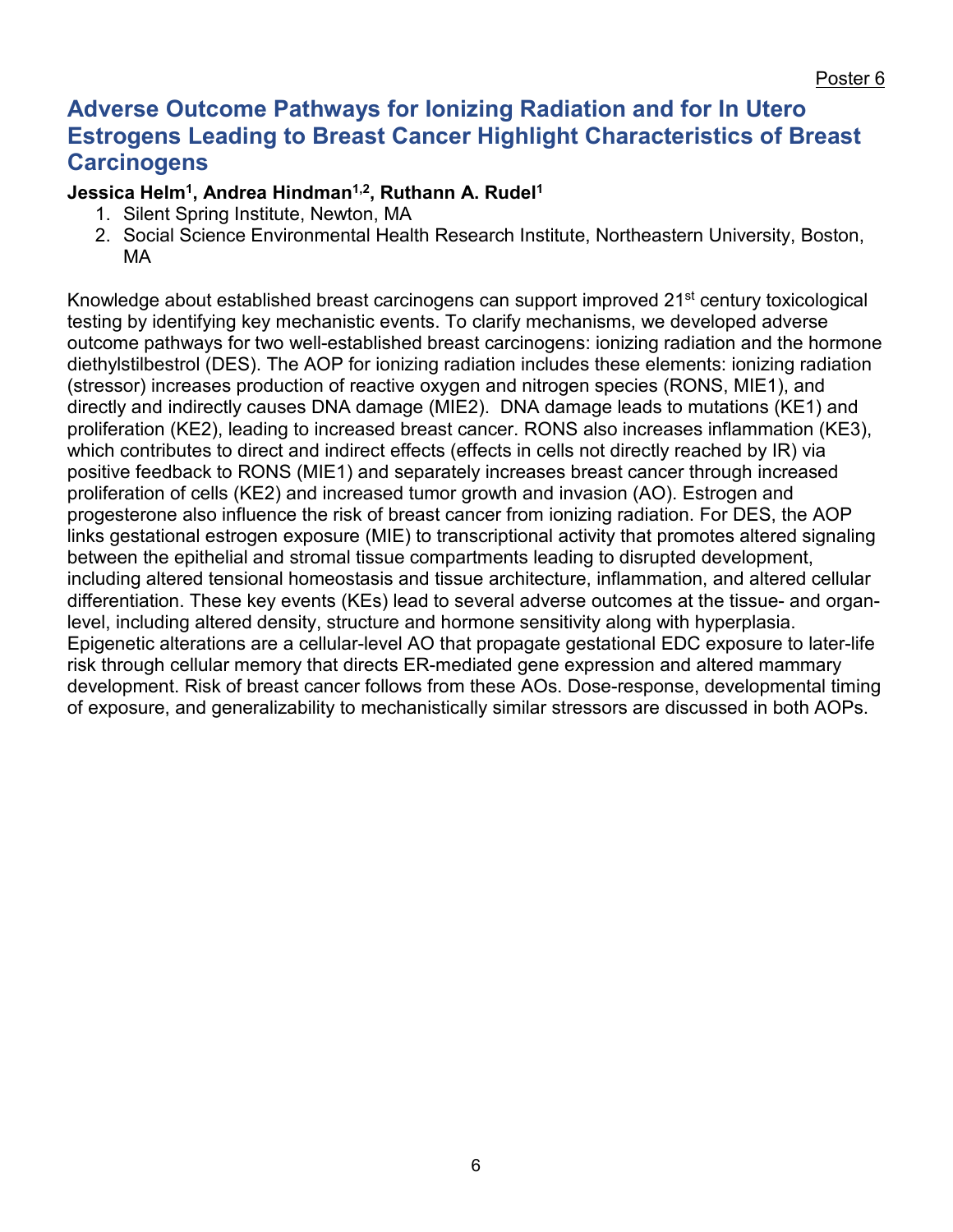## **Better Ways than the Bioassay: Weight-of-evidence Approach to Assess Carcinogenicity Potential of Food Use Pesticides**

#### Gina M. Hilton<sup>1</sup>, Amy J. Clippinger<sup>1</sup>, Sabitha Papineni<sup>2</sup>, Roland Buesen<sup>3</sup>, Stephanie Melching-Kollmuss<sup>3</sup>, Tzippi Kormos<sup>4</sup>, Natalia Ryan<sup>4</sup>, Douglas C. Wolf<sup>5</sup>, Richard C. Peffer<sup>5</sup>, A. Wallace Hayes<sup>6</sup>

- 1. PETA International Science Consortium Ltd., London, UK
- 2. Corteva<sup>™</sup> Agriscience, agricultural division of DowDuPont, Indianapolis, US
- 3. BASF Corporation, Ludwigshafen am Rhein, Germany
- 4. Bayer US LLC, North Carolina, US
- 5. Syngenta Crop Protection, LLC, North Carolina, US
- 6. University of South Florida College of Public Health, Tampa, FL, US

Abstract - Rodent cancer bioassays have been used for decades to identify chemicals that may be carcinogenic to humans. However, numerous retrospective analyses and reviews of data collected from the bioassay over the past 40 years have raised questions about the relevance and regulatory need for the bioassay to assess risk to human health. As a result, a working group comprised of different sectors and stakeholders have developed case-examples using a weight-ofevidence (WoE) mechanism-based approach to determine the appropriateness of waiving rodent cancer bioassays in the context of crop protection chemical registration. The WoE approach was used to evaluate exposure, mode-of-action, physiochemical properties, and toxicological data from defined endpoints. Selected pesticides that represented different classes of chemistry were reviewed using the WoE approach to evaluate available information on pesticide mode of action, indication for use, metabolic profile, toxicokinetics, genetic toxicology, histopathology from doseresponse studies, tumour formation, hormonal perturbation, immune response, read-across, margins of exposure, uses, human exposure scenarios, and other relevant endpoints used in risk assessment. These data were collated to determine if there would have been sufficient information to perform a health protective chronic risk assessment without performing rodent cancer bioassays. Additional analyses are being conducted of a much larger set of pesticides to ensure adequate coverage of chemical space. The results of these analyses will be used to establish the criteria for when the mouse and/or rat cancer bioassay can be waived with sufficient confidence to protect public health.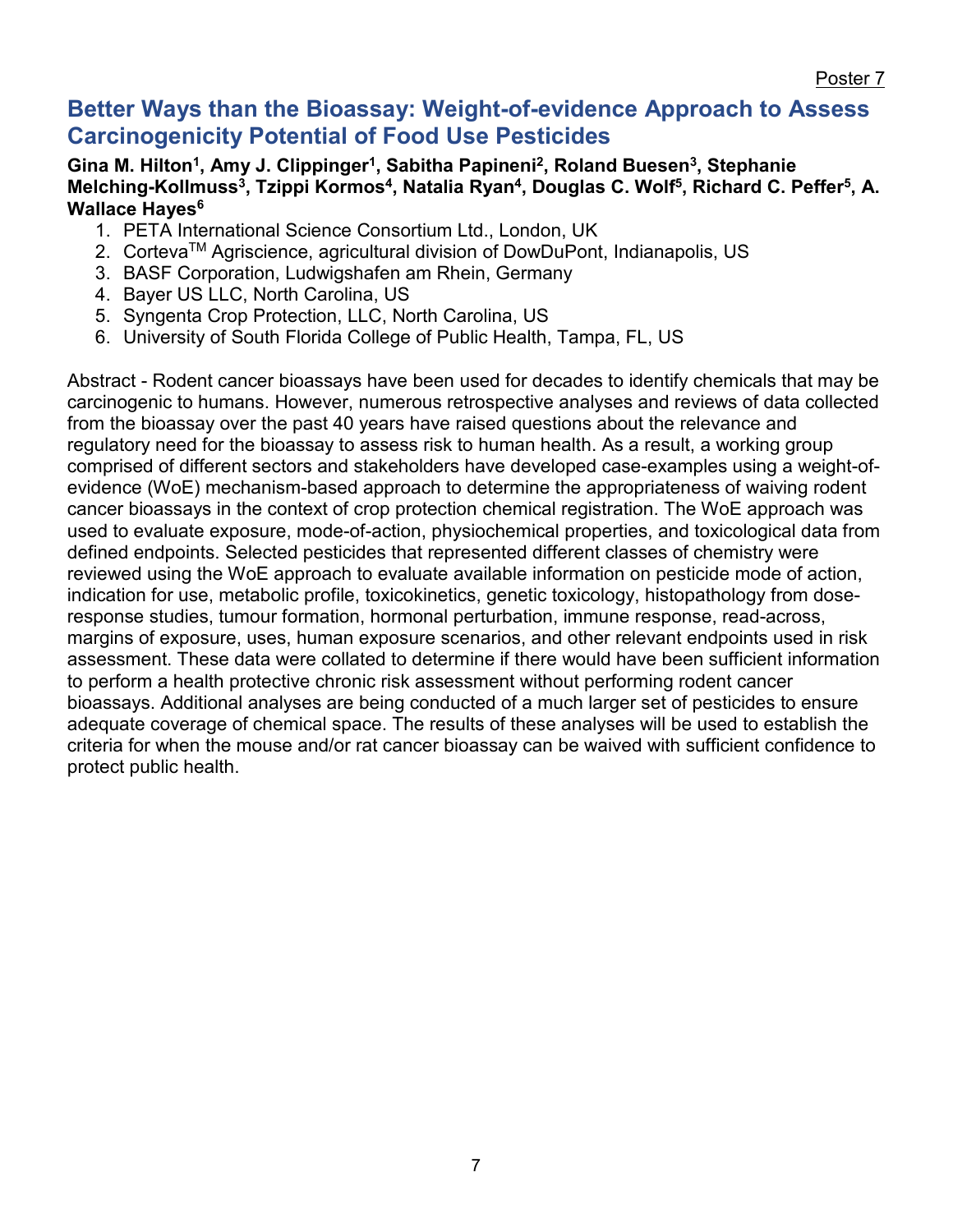# **High-throughput Pro-angiogenesis Assay Using Human Endothelial Colony Forming Cells**

### Alexander Kinev<sup>1</sup>, Daria Filonov<sup>1</sup>, Dora II'yasova<sup>2</sup>, and Raymond Tice<sup>1</sup>

- 1. Creative Scientist, Inc., Durham, NC
- 2. Georgia State University, Atlanta, GA

Endothelial colony-forming cells (ECFCs) are circulating progenitors involved in angio- and vasculogenesis during embryonic development and adulthood and, possibly, in tumor neovascularization. Isolated ECFCs represent a unique model of endothelial cell function with excellent growth and differentiation capabilities. A single cell-derived ECFC cell line can produce billions of cells, which is critical for successful high-throughput assay development. We have developed a novel pro-angiogenesis assay using ECFCs stably expressing mCherry fluorescent protein (ECFC-Red). ECFC-Red form angiogenic structures in the presence of Vascular Endothelial Growth Factor A (VEGFA) and a tumor derived extracellular matrix (ECM). This VEGFA and ECM-stimulated process depends on the α2 integrin subunit, which plays a key role in tumor invasion. Using a high content imager, we analyzed the ability of various chemicals to stimulate ECFC angiogenesis. Multiparameter image analysis demonstrated a strong proangiogenic effect by copper sulfate and a weak effect by nicotine and bacterial endotoxin. Arsenic (III), stannous chloride, and cadmium chloride were pro-angiogenic at low but cytotoxic at high concentrations, while arsenic (V) and TGF-beta (ALK5) inhibitor were weakly anti-angiogenic at low concentrations but pro-angiogenic at high concentrations. Our data demonstrate the feasibility of using donor-specific ECFCs for screening substances potentially capable of stimulating tumor angiogenesis.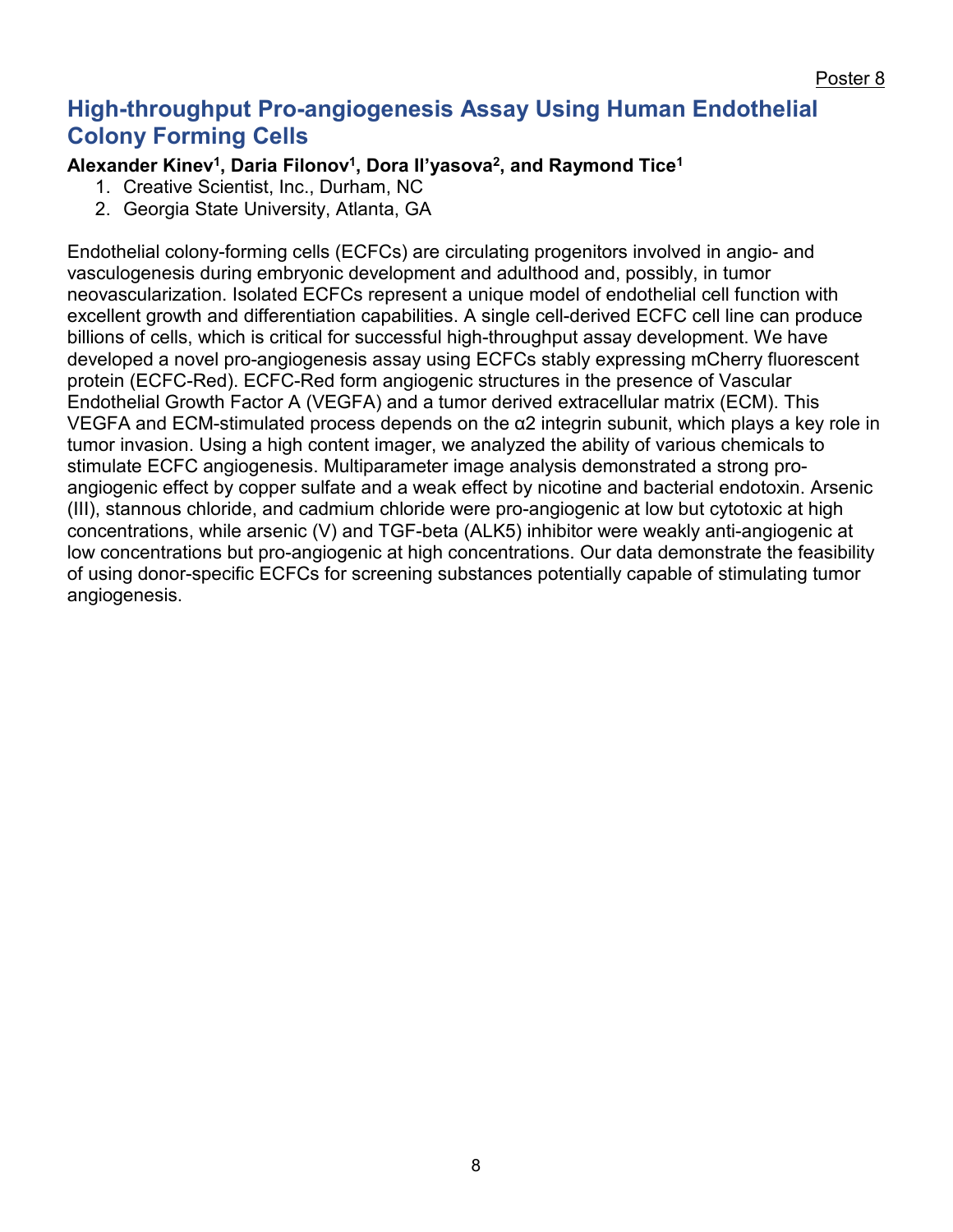## **Cumulative Risk, Key Characteristics of Carcinogens, and Hallmarks of Cancer Analysis for Carcinogenic Drinking Water Contaminants**

## Sydney Evans<sup>1\*</sup>, Alexis Temkin<sup>1\*</sup>, Chris Campbell<sup>1</sup>, Olga V. Naidenko<sup>1</sup>

1. Environmental Working Group, 1436 U Street NW Suite 100, Washington DC 20009 \* Presenting authors: [sydney.evans@ewg.org;](mailto:sydney.evans@ewg.org) [alexis@ewg.org](mailto:alexis@ewg.org)

Classic toxicological and carcinogenic evaluations involve exposure to a single agent, an approach that misses the health impacts of co-occurring contaminants. To understand the molecular processes that underpin cancer development in people and the carcinogenic impact of environmental pollutants, it is critical to assess the potential health impacts of co-occurring contaminants that are found in common media such as air, water, food products, and consumer products. If environmentally relevant mixtures of chemicals are causing or substantially contributing to cancer, the public health consequences would be profound. We posit that existing cumulative cancer risk methodologies can be informative for the development of rational hypotheses for texting mixtures of chemicals that trigger carcinogenesis. Here we present an analysis for drinking water in which we identify common combinations of co-occurring carcinogenic water contaminants that can be tested for their carcinogenic potency and other toxicological effects with in vitro methodologies and in vivo studies. We also utilize a risk-based cancer metric combined with mode of action data from the Hallmarks of Cancer and Key Characteristics of Carcinogens frameworks, as well as Global Burden of Disease disability weights for assessing the severity of cancer outcomes. Applying this method to drinking water contaminant occurrence dataset for the United States allows for a calculation of estimated lifetime cancer cases due to carcinogenic chemicals in tap water. In conclusion, real-life exposure information can be helpful for designing mixtures studies for probing the pathways leading to environmental carcinogenesis and also for integrating information from multiple risk assessment frameworks.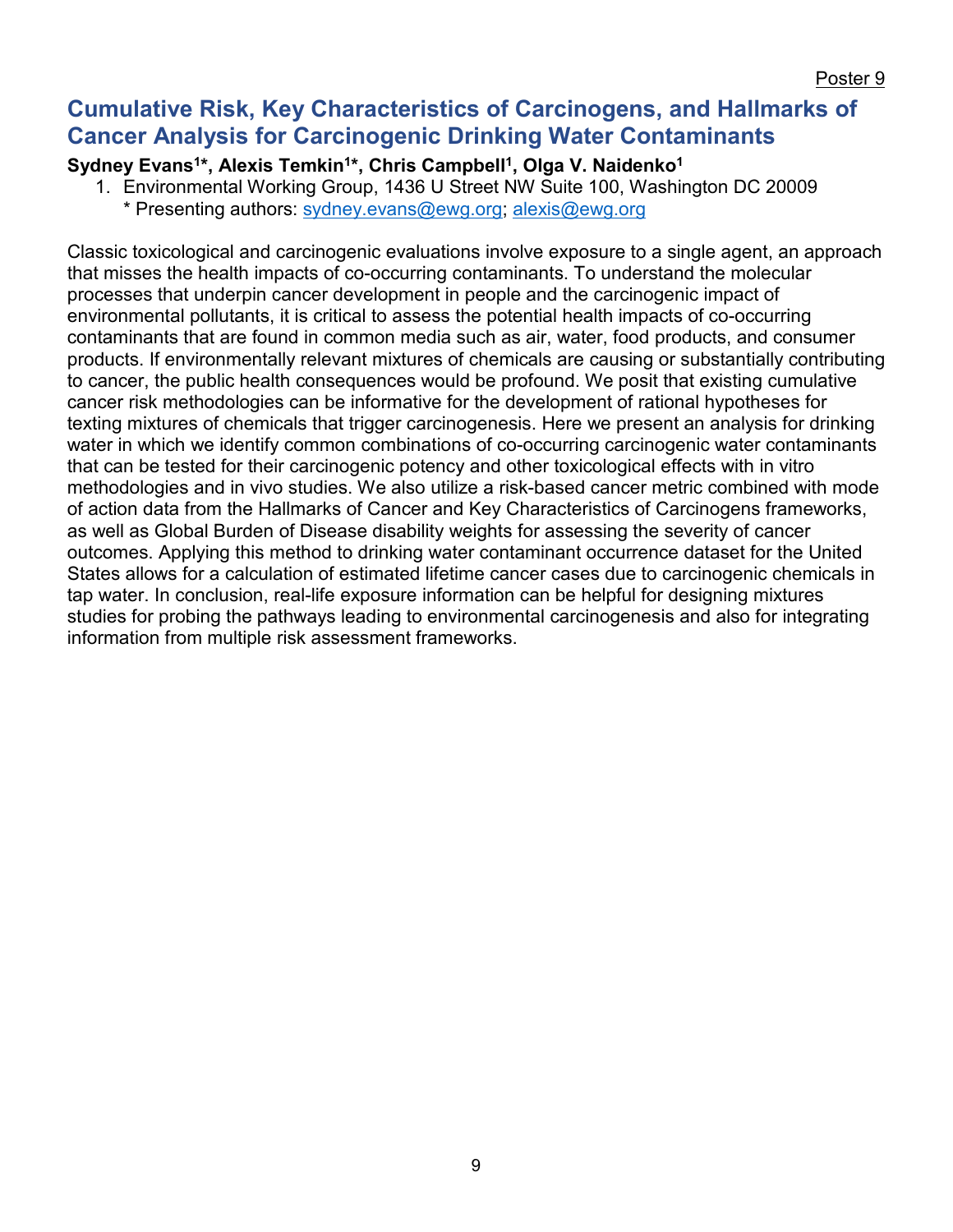# **High-throughput Detection of Endocrine-Disrupting Chemicals (EDCs) in the Environment**

#### Diana A. Stavreva<sup>1</sup>, Lyuba Varticovski<sup>1</sup>, Razi Raziuddin<sup>1</sup> and Gordon L. Hager<sup>1</sup>

1. National Cancer Institute, National Institutes of Health, Bethesda, MD 20892

Endocrine-disrupting chemicals (EDCs) are substances in the environment (air, soil, water supply etc.), that interfere with normal function of the endocrine system and have been associated with metabolic disorders, immune dysfunction, developmental defects, and cancer. Thus, presence of EDCs in the environment is a major health concern.

Standard identification of EDCs in the environment relies on a laborious analysis of chemical structures using HPLC, MS/GS and related technologies. These methods are costly, time consuming and frequently fail to identify a specific chemical structure for EDC, because they are subjected to bio-modifications in the environment and may not be present in the currently existing chemical libraries. Consequently, the levels of EDCs are not efficiently monitored or regulated. In addition, it is unclear whether the EDCs detected by chemical methods elicit biological responses specifically in mammalian systems.

To overcome these obstacles, we developed a high-throughput assay for biological testing of EDCs using mammalian cell lines. This assay is based on translocation of fluorescently labeled nuclear receptor constructs. These constructs translocate from the cytoplasm to the nucleus in the presence of EDCs acting as ligands on a specific receptor. At the present, we can screen for EDCs interacting with seven individual nuclear receptors: aryl hydrocarbon [AhR], androgen [AR], thyroid [TR], estrogen [ER], glucocorticoid [GR], progesterone (PR), and retinoic acid receptor (RAR). Using these assays, we have demonstrated hormonal activities in water sources and conclude that this contamination is a health hazard for the aquatic ecosystems and could also negatively impact the human population.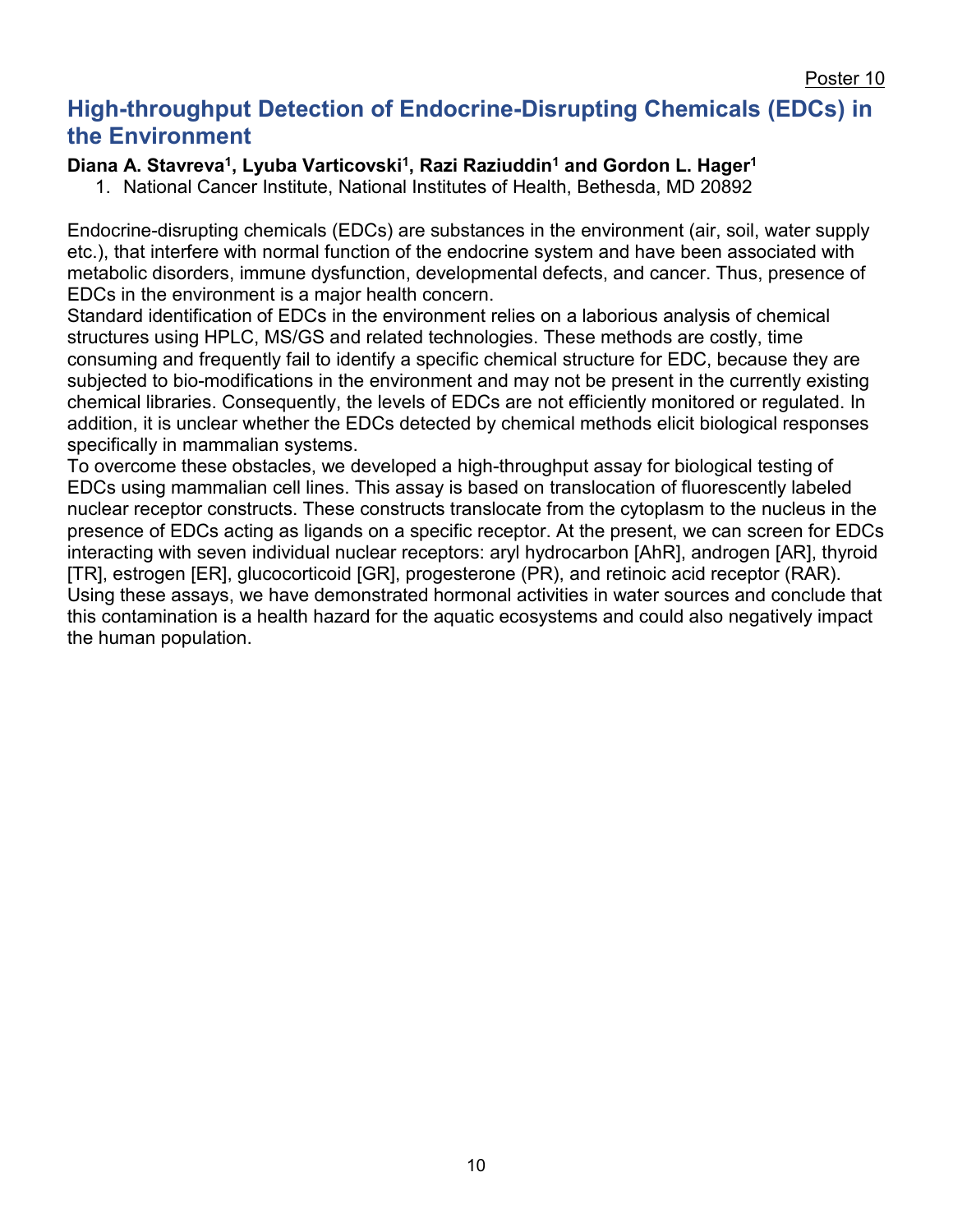# **In Silico Toxicity Protocols and Models for Genetic Toxicity and Cancer**

### Raymond Tice<sup>1</sup>, Dave Bower<sup>2</sup>, Kevin P. Cross<sup>2</sup>, Candice Johnson<sup>2</sup>, Scott Miller<sup>2</sup>, Glenn J. **Myatt2, Donald P. Quigley2**

- 1. RTice Consulting, Hillsborough, NC
- 2. Leadscope, Inc., Columbus, OH

*In silico* models are increasingly used to predict toxicity. Although quickly providing a prediction, the process of selecting/acquiring models, performing an expert review, integrating data/model results, and documenting conclusions and uncertainties can be time-consuming and difficult to repeat. It is also challenging to defend the results, primarily due to a lack of published procedures for performing an *in silico* assessment. To support the development of such protocols, a consortium has been assembled that includes representatives from regulatory agencies and government research laboratories, companies in major industrial sectors, academic groups, and other stakeholders. The protocols will ensure that *in silico* assessments are performed in a consistent, repeatable, and well-documented manner to support their broader acceptance. The consortium is currently developing *in silico* protocols to cover different toxicological endpoints; the first protocol to be developed is for genetic toxicology, which incorporates data/models covering gene mutation, clastogenicity, aneugenicity, and DNA damage. This protocol is being integrated into a comprehensive protocol for cancer that also takes into consideration non-genotoxic mechanisms as well as *in vivo*, human, ADME, and 'omics information. This poster describes the consortium's activities as well as a framework for conducting such an assessment using the existing genetic toxicity protocol and the current efforts to develop a protocol for cancer.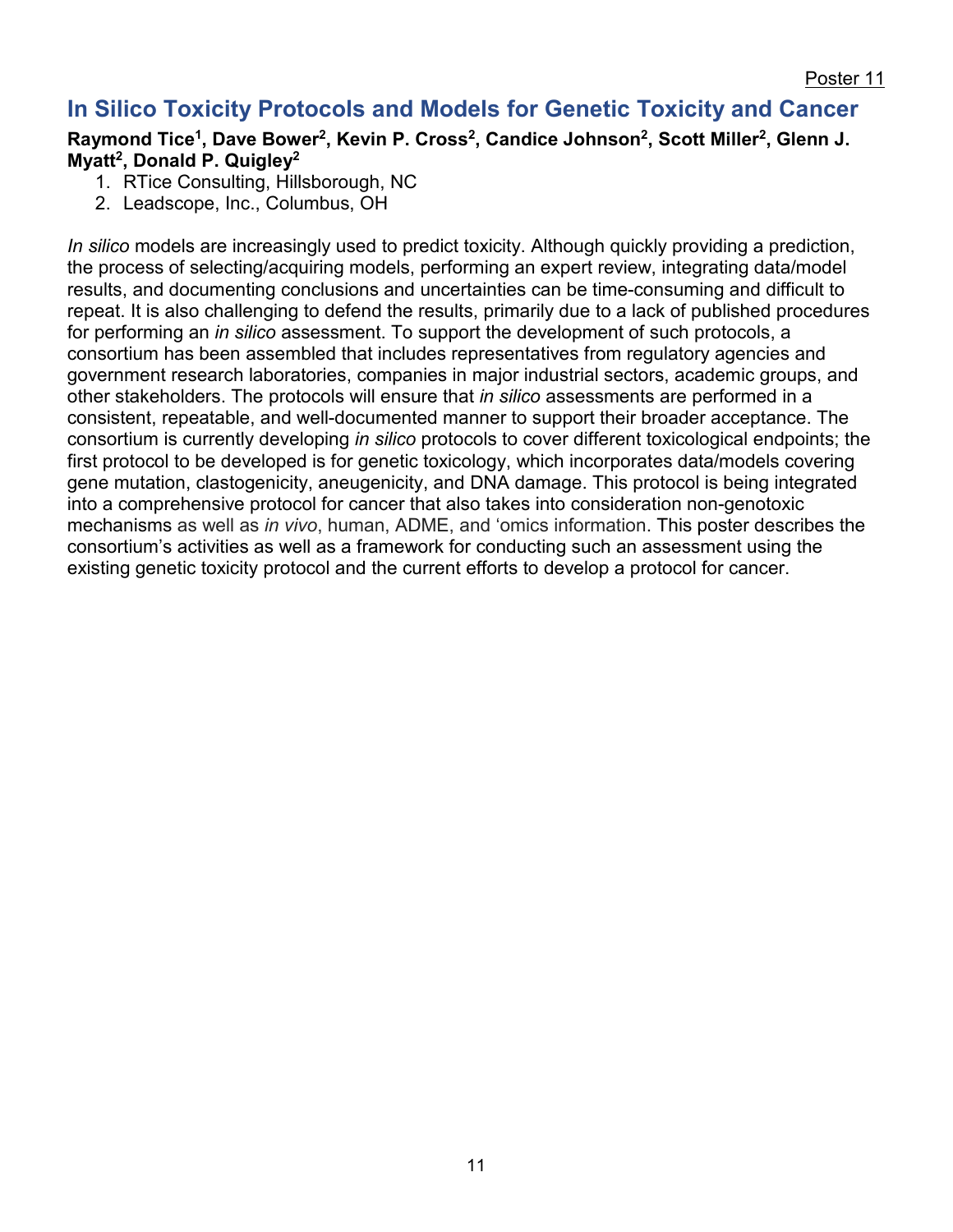## **Use of the 10 Key Characteristics of Carcinogens (KCs) in Report on Carcinogens (RoC) Cancer Hazard Assessments**

## **Gloria D. Jahnke1, Amy Wang1, Stanley Atwood2, Ruth M. Lunn1**

- 1. Office of the Report on Carcinogens, National Toxicology Program, NIEHS
- 2. Integrated Laboratory Systems, Morrisville, NC

The RoC is a congressionally mandated public health report that identifies agents, substances, mixtures, or exposure circumstances (collectively as "substances") that are known or reasonably anticipated to be human carcinogens*.* Substances are listed in the report based on a formal review process, systematic assessment of the scientific literature, and application of established RoC listing criteria. These criteria allow for substances to be listed based on convincing relevant information that the substance acts through mechanisms indicating it would likely cause cancer in humans or belongs to a well-defined structurally related class of substances whose members are listed in the RoC.

Using KCs to help unbiasedly search, organize, and review mechanistic information, we developed literature search terms derived from the KCs to search in PubMed, Scopus, and Web of Science. Evidence mapping of mechanistic (e.g., by KC) and other relevant data was conducted by screening and tagging the literature using Health Assessment Workspace Collaborative (HAWC) software. This process helps the development of the methods used (i.e., protocol) in the review. Each mechanistic study was evaluated for strength of evidence to inform carcinogenesis, which not only provides levels of support to epidemiology or animal cancer study findings, but also informs potential modes of action, adverse outcome pathways, or read-across approaches to fill data gaps. Here we demonstrate use of the KCs in three NTP ORoC cancer hazard assessments: haloacetic acids (drinking water disinfection byproducts), antimony trioxide, and shift work.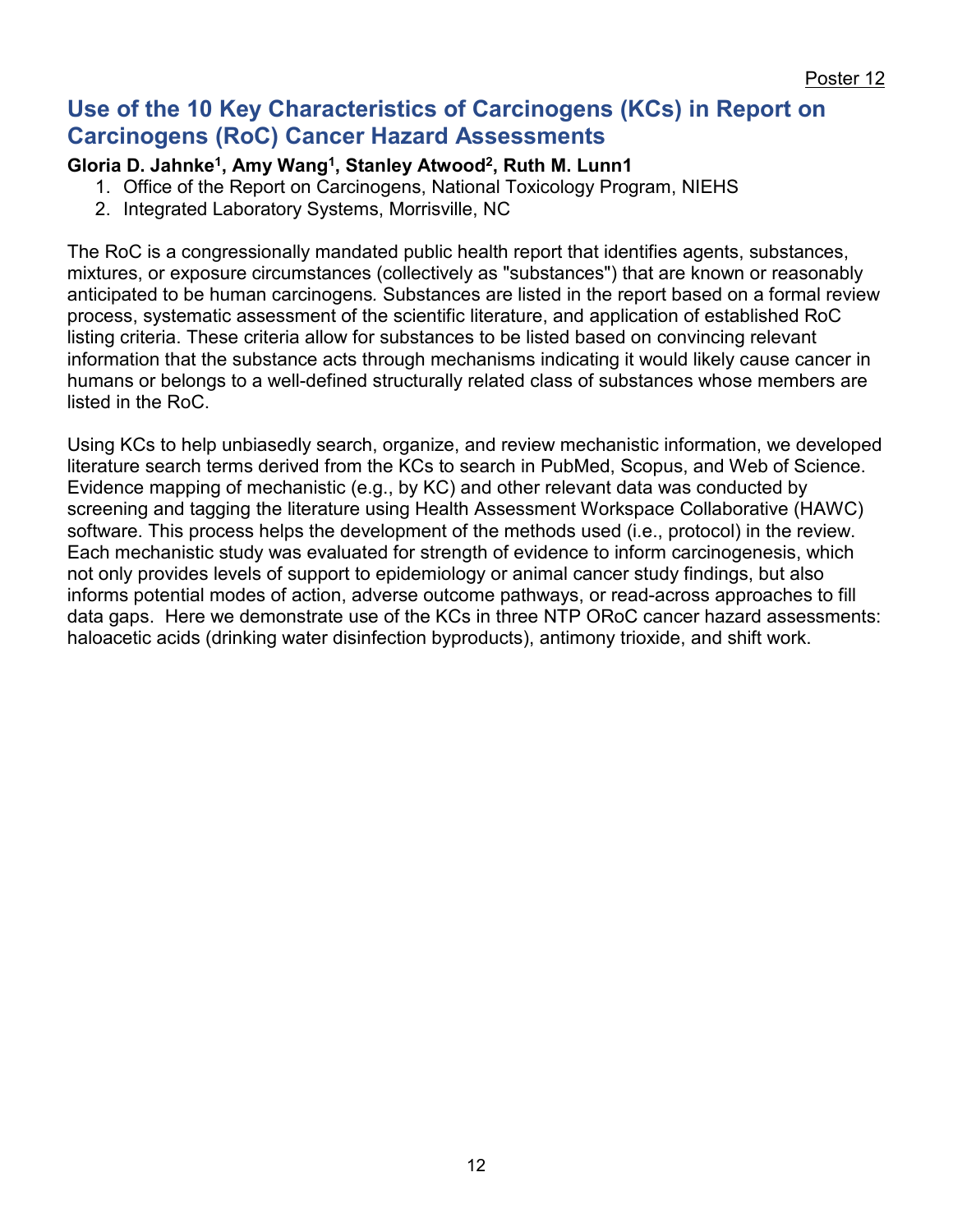Poster 13

## **CRAB: Automatic Text Mining of PubMed for Cancer Mechanism/Mode of Action (MoA)**

#### Amy Wang<sup>1</sup>, Ulla Stenius<sup>2</sup>, Johan Högberg<sup>2</sup>, Imran Ali<sup>2</sup>, Simon Baker<sup>3</sup>, Ruth Lunn<sup>1</sup>, Anna **Korhonen3**

- 1. Office of Report on Carcinogens, National Toxicology Program, National Institute of Environmental Health Sciences (NIEHS)
- 2. Institute of Environmental Medicine, Karolinska Institutet, Stockholm, Sweden
- 3. Language Technology Lab, University of Cambridge, Cambridge, United Kingdom

Mechanistic information is often the diverse, challenging, and having-less-developed-approachand-tool part of systematic review and cancer hazard identification. The CRAB project developed a public tool [http://crab3.lionproject.net](http://crab3.lionproject.net/) enabling users to enter a search term (e.g., a(n) substance, occupation, cancer) and immediately receive PubMed abstracts that are tagged according to scientific evidence, mode of action (MoA) of cancer, and toxicokinetics. In scientific evidence, study design is tagged for subject (human, animal, cell, subcellular, microorganism), study length, and outcome types (biomarker, tumors, morphological effects, biochemical/cell biological effects etc.) In MoA, studies are tagged as genotoxic (include event types) or nongenotoxic with events of co-initiation, promotion (e.g., specific receptor/pathway activation), promotion, progression (e.g., immunosuppression), and multiphase (e.g., transcriptional modification, inflammation). Except electrophilicity and altered nutrient supply, all 10 characteristics of carcinogens are covered. Additionally, each sentence of the abstract is color-coded as describing the background, objective, method, result, conclusion, related work, or future work of the study. For example, searching "benzo(a)pyrene" lead to nearly 12,000 abstracts, among which over 4000 are on genotoxicity (with adducts, strand breaks and mutations being most common, each with over 1300 abstracts), 475 on epigenetics, 0 on angiogenesis, and 50 on toxicokinetic modeling. Users can also search by PubMed IDs to tag specific abstracts. This tool provides a great coverage of mechanistic information landscape and detailed and thoughtful tagging structure is effective and rapid. In the future CRAB will interface with other databases and software, providing even greater support to existing working practices in systematic review and cancer hazard identification.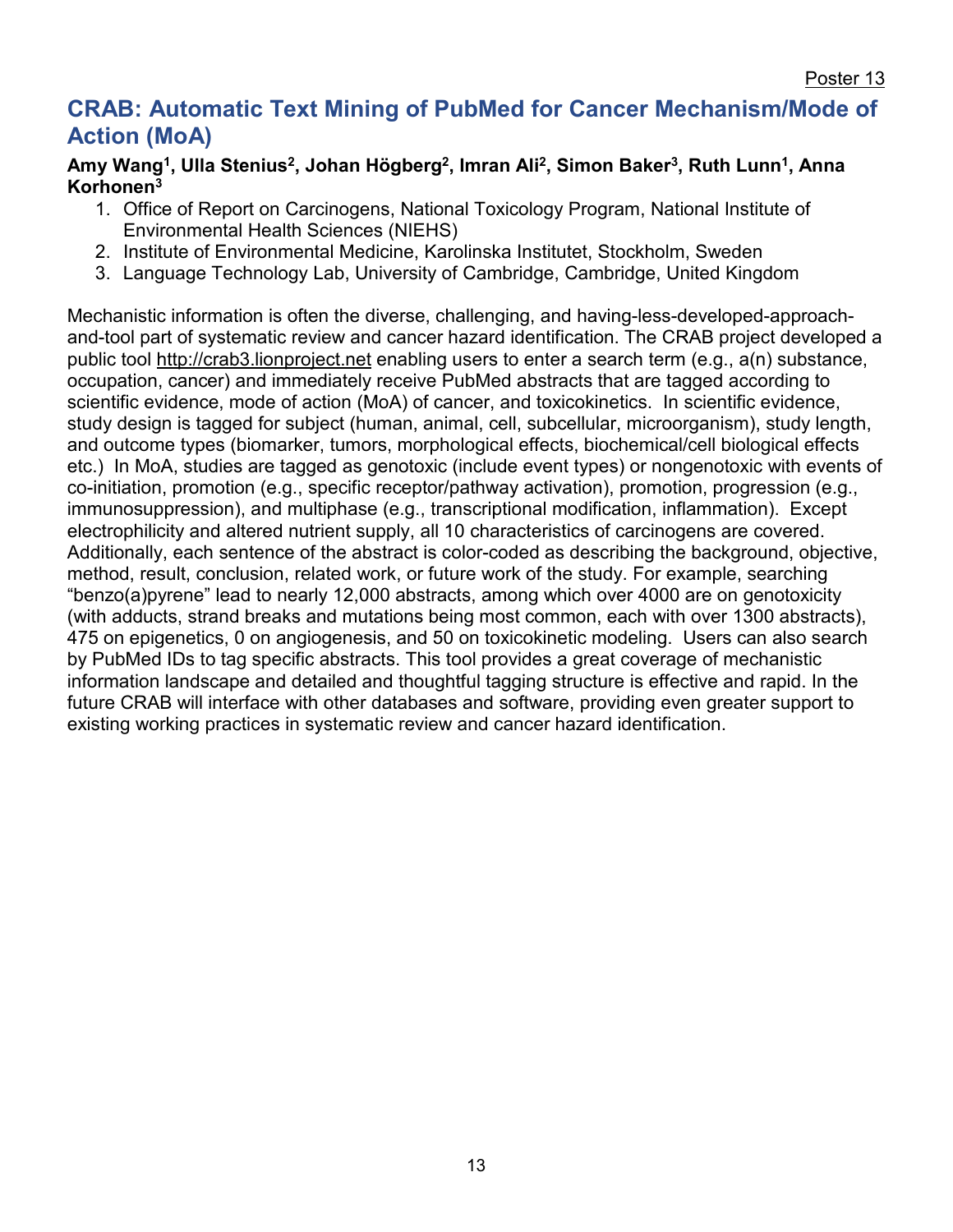# **Evaluating Evidence of Mechanisms: A Philosophy of Science Perspective**

## **[Michael Wilde1](http://www.kent.ac.uk/secl/philosophy/staff/wilde.html) and [Jon Williamson1](https://www.kent.ac.uk/secl/philosophy/staff/williamson.html)**

1. Philosophy Department, University of Kent, United Kingdom Draft of March 29, 2019

The philosophy of science has recently undergone a *mechanistic* revolution (Machamer et al., 2000). Many philosophers now accept that to explain some scien- tific phenomenon, it is helpful to describe a mechanism, where a mechanism consists of entities and activities organized in such a way that they are responsible for the phe- nomenon (Illari and Williamson, 2012). For example, in order to explain an observed correlation between the consumption of aristolochic acid and urothelial cancer, it is helpful to describe the mechanism linking aristolochic acid and urothelial cancer. Given this, some philosophers have argued that evidence of mechanisms plays a crucial role in understanding causal inference in epidemiology, because evidence of mechanisms can rule out alternative explanations of an observed correlations, expla- nations such as confounding, bias, or chance (Clarke et al., 2014; Gillies, 2019). This has led to an influential philosophical theory about the underlying logic of causal inference, a logic that appeals to a combination of both evidence of correlation and evidence of mechanisms (Russo and Williamson, 2007; Williamson, 2018). This un- derlying logic gives a precise account of exactly how a variety of evidence is involved in establishing a causal hypothesis, from epidemiological evidence, to mechanistic evidence and animal studies (Figure 1). It has also led to the recommendation of a set of principles and procedures for systematically evaluating such a variety of evidence (Parkkinen et al., 2018). Recently, these principles and procedures have informed changes to the *Preamble* to the Monographs of the International Agency for Research on Cancer.



Figure 1: A graph informed by an influential theory in the philosophy science, which shows how a variety of evidence is involved in establishing a causal hypothesis, from epidemiological evidence, to mechanistic evidence and animal studies.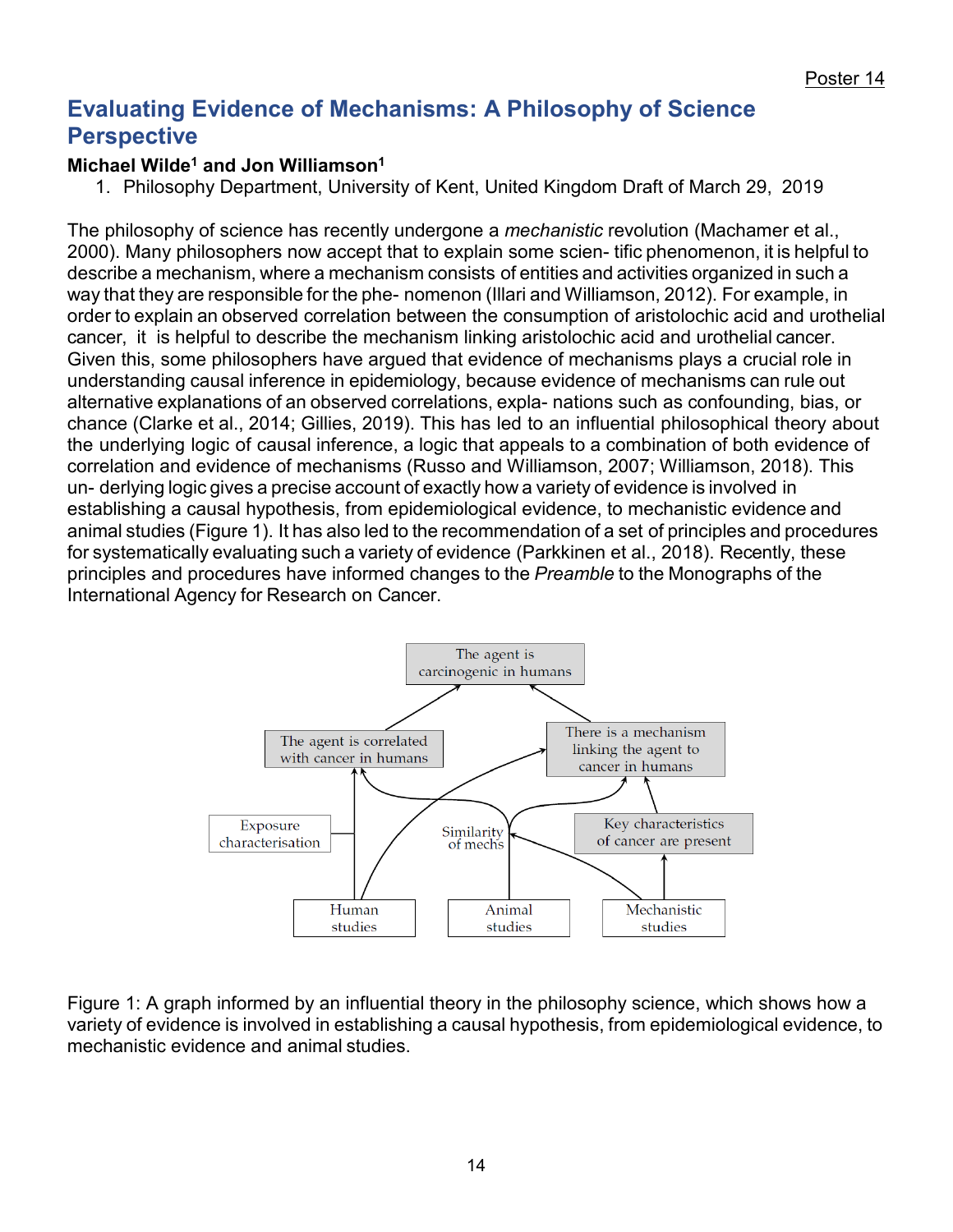Poster 15

## **Application of an Integrated Approach for Chemical Evaluation of Human Cancer Risk**

## **Douglas. Wolf1 and Michelle. Embry2**

- 2. Syngenta Crop Protection, North Carolina, USA
- 3. ILSI, Health and Environmental Sciences Institute, Washington DC, USA

An exposure-driven assessment for chemicals proposes a paradigm shift in support of risk assessment-based regulatory decision-making. The Health and Environmental Sciences Institute (HESI) Risk Assessment in the 21st Century (RISK21; www.RISK21.org) project is a scientific, transparent, and efficient approach to inform human health risk assessment. This systematic approach evaluates and integrates mechanism-based knowledge with exposure consideration and allows scientifically defensible and appropriate hazard characterization for regulatory decisionmaking. The RISK21 problem formulation based strategy enables public health protective decisions to be made without unnecessary use of animals in large scale and redundant studies. Using the knowledge accumulated from the use and class of chemistry will focus the questions that need to be answered to protect human populations from cancer risk. Cumulative risk assessment (CRA) poses additional problems and questions that can be addressed using the RISK21 approach. Commonly CRA has been focused on chemicals that have common mechanisms of action. Recently, concern has also been expressed about chemicals acting on multiple pathways that lead to a common health outcome, and non-chemical stressors that can lead to or modify a common outcome. As part of the problem formulation process, this evidence-based framework allows the identification of the circumstances in which it is appropriate to conduct a CRA for a group of compounds. A tiered approach is then proposed, where additional chemical stressors and/or non-chemical modulating factors are considered sequentially. This transparent, systematic approach enables an improved process to efficiently achieve innovative solutions with confidence in protecting public health.